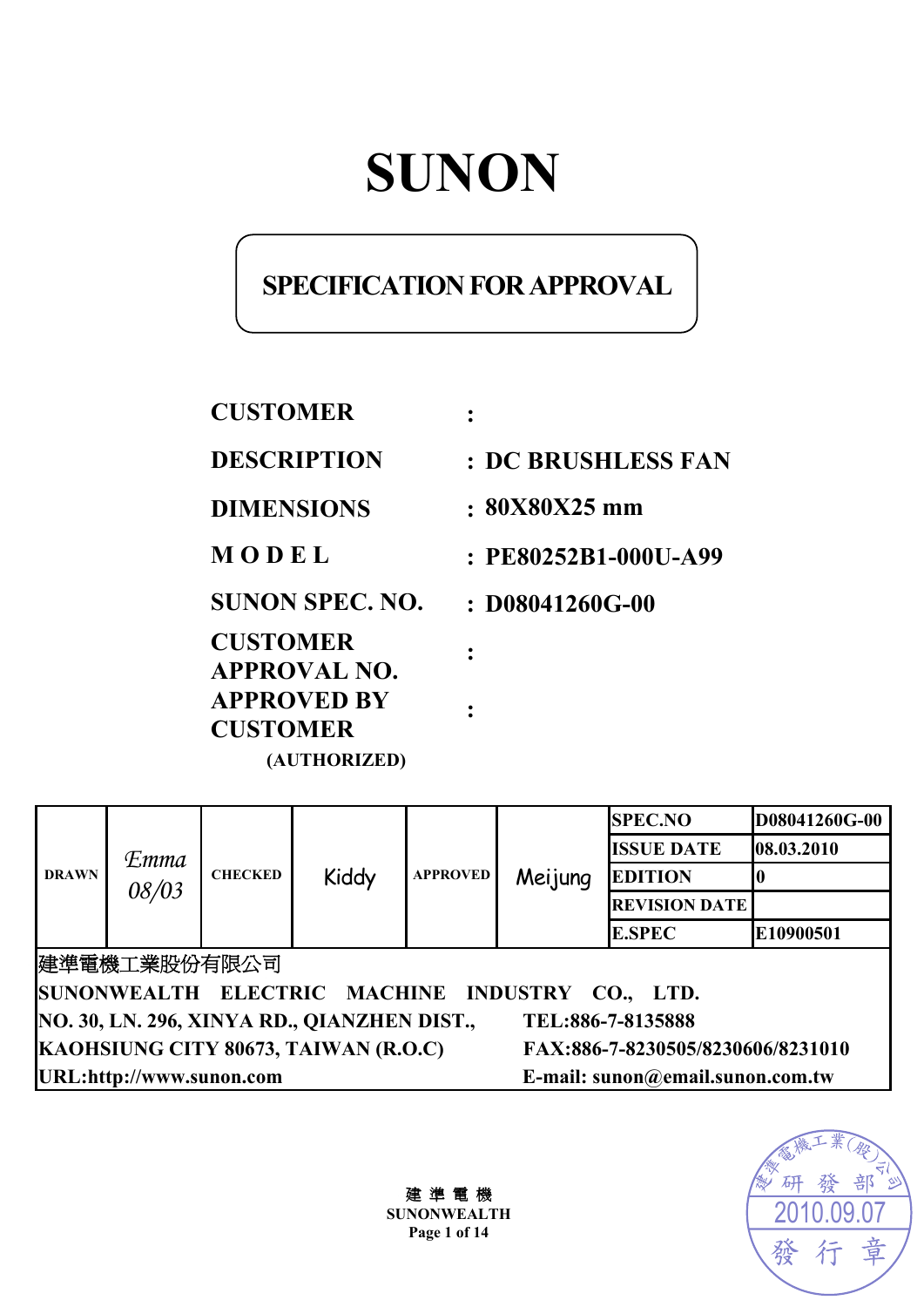## **I. MODEL NUMBERING SYSTEM**



發 部 研 2010.09.07章 發

建 準 電 機 **SUNONWEALTH Page 2 of 14**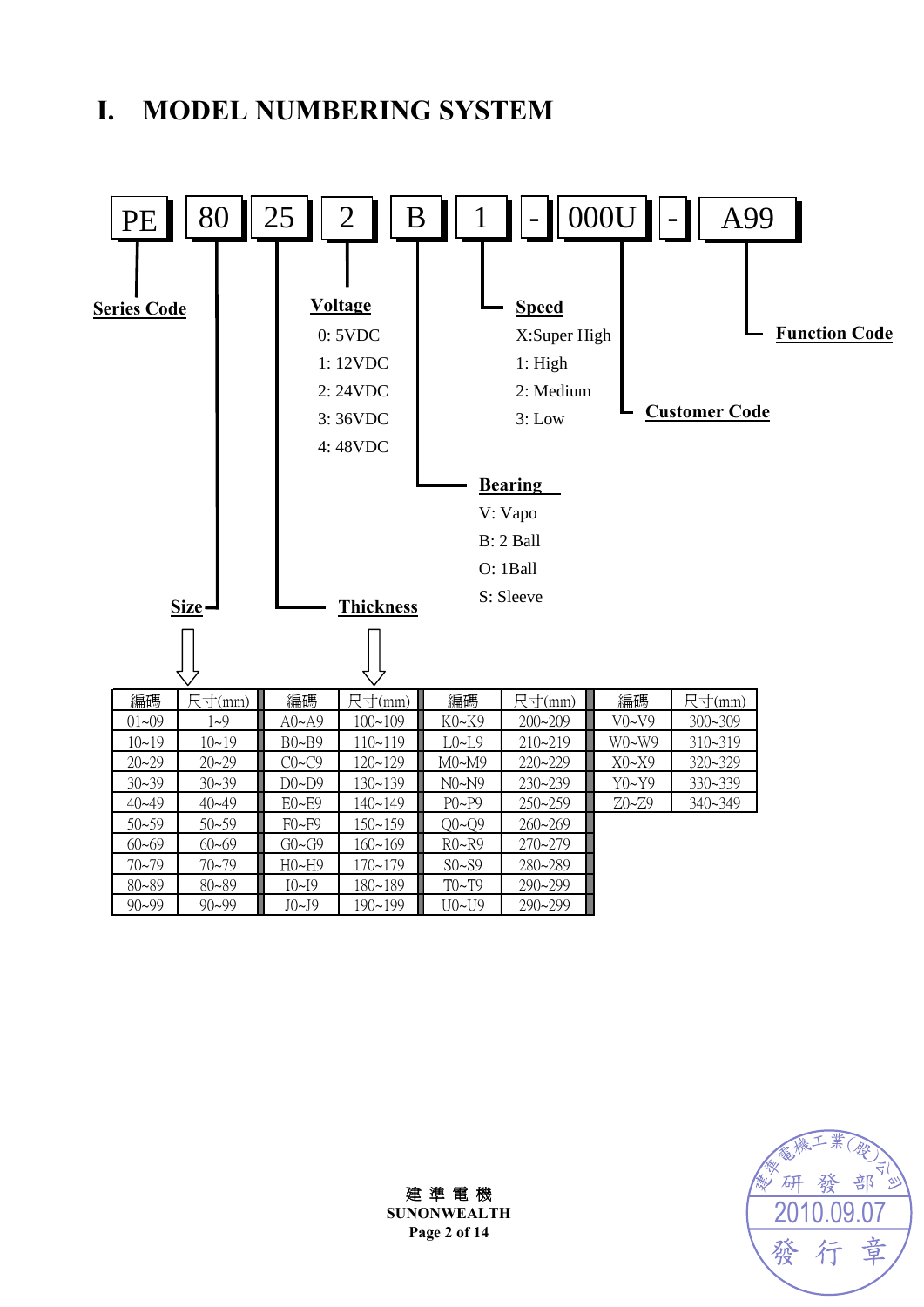## **II. SPECIFICATION**

### **1. MECHANICAL CHARACTERISTIC**

| <b>MOTOR DESIGN</b>           | 2 phases, 4-poles Brushless DC motor             |
|-------------------------------|--------------------------------------------------|
| <b>BEARING SYSTEM</b>         | <b>Precision ball bearing system</b>             |
| <b>DIMENSIONS</b>             | See Page 6                                       |
| <b>MATERIALS OF FRAME</b>     | Thermoplastic PBT of UL 94V-0                    |
| <b>MATERIALS OF FAN BLADE</b> | Thermoplastic PBT of UL 94V-0                    |
| <b>DIRECTION OF ROTATION</b>  | Counter-clockwise viewed from front of fan blade |
| <b>MOUNTING HOLES</b>         | Diameter 4.3 mm in 8 holes                       |
| <b>WEIGHT</b>                 | 91 <sub>g</sub>                                  |

## **2. ELECTRIC CHARACTERISTIC**

| <b>RATED VOLTAGE</b>               | <b>24 VDC</b>                       |
|------------------------------------|-------------------------------------|
| <b>RATED CURRENT</b>               | 200 mA / Max. 230 mA                |
| <b>RATED POWER CONSUMPTION</b>     | <b>4.80 WATTS / Max. 5.52 WATTS</b> |
| <b>OPERATING VOLTAGE RANGE</b>     | $10 - 27.6$ VDC                     |
| <b>STARTING VOLTAGE</b>            | 10 VDC (25 deg. C POWER ON/OFF)     |
| <b>OPERATING TEMPERATURE RANGE</b> | $-10$ to $+70$ deg. C               |
| <b>STORAGE TEMPERATURE RANGE</b>   | $-40$ to $+70$ deg. C               |

 $\overline{h}$ 20 巯

建 準 電 機 **SUNONWEALTH Page 3 of 14**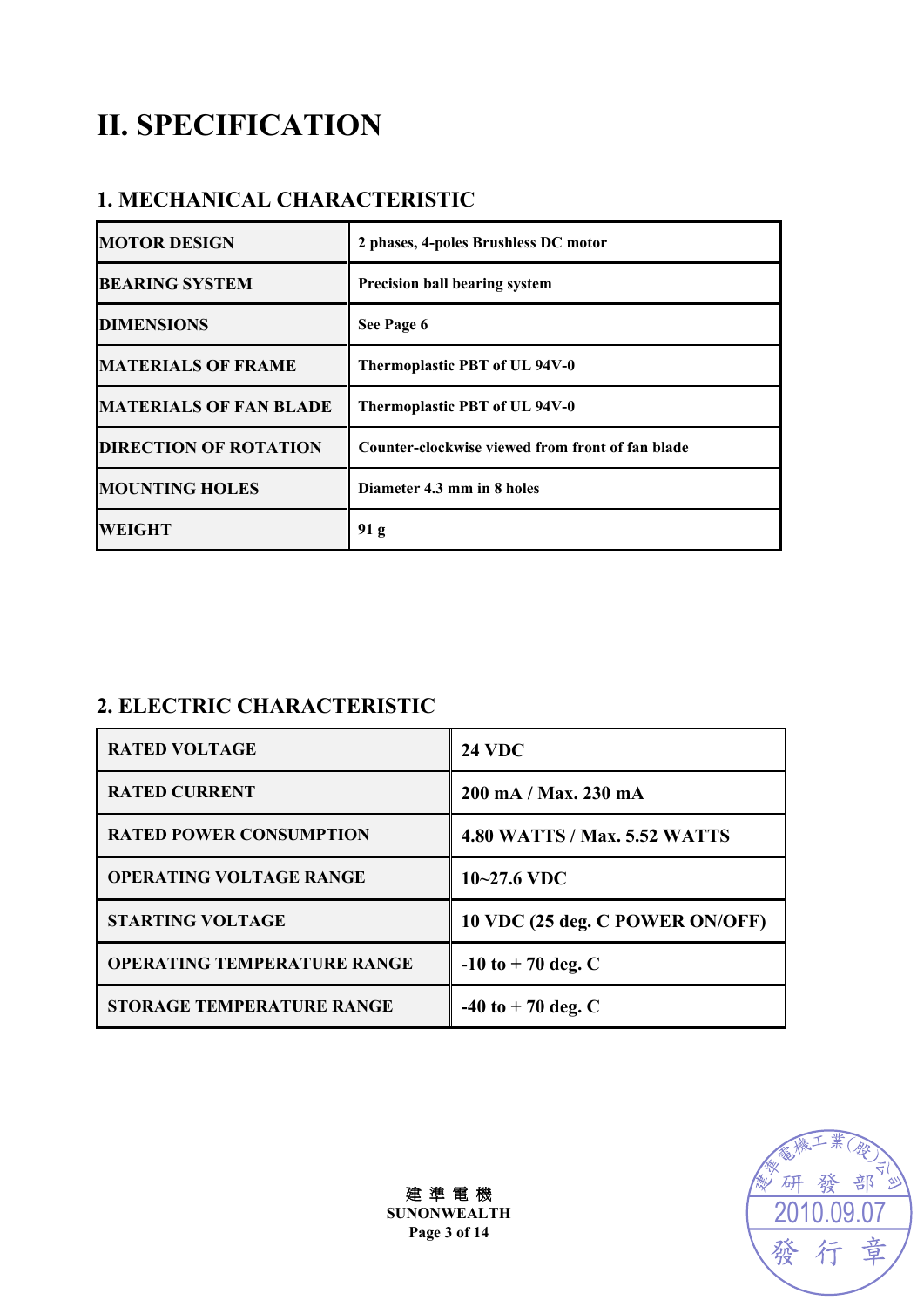## **3. PERFORMANCE CHARACTERISTIC**

| <b>RATED SPEED</b>                                     | 4800 RPM $\pm$ 10% at rated voltage                                                                                                                                                                                                                                                                                              |
|--------------------------------------------------------|----------------------------------------------------------------------------------------------------------------------------------------------------------------------------------------------------------------------------------------------------------------------------------------------------------------------------------|
| <b>AIR FLOW</b>                                        | <b>60 CFM</b>                                                                                                                                                                                                                                                                                                                    |
| <b>STATIC PRESSURE</b>                                 | $0.41$ Inch-H <sub>2</sub> O                                                                                                                                                                                                                                                                                                     |
| <b>ACOUSTIC NOISE</b>                                  | $47.5 \text{ dB}(A)$                                                                                                                                                                                                                                                                                                             |
| <b>AIR FLOW V.S. PRESSURE</b>                          | See Page 5                                                                                                                                                                                                                                                                                                                       |
| <b>INSULATION CLASS</b>                                | <b>UL Class A</b>                                                                                                                                                                                                                                                                                                                |
| <b>INSULATION RESISTANCE</b><br><b>PLASTIC HOUSING</b> | 10M ohm at 500 VDC between internal stator and<br>lead wire $(+)$                                                                                                                                                                                                                                                                |
| <b>DIELECTRIC STRENGTH</b>                             | Applied AC 500 V for one minute or AC 600 V for 2<br>Seconds between housing and lead wire $(+)$                                                                                                                                                                                                                                 |
| <b>LIFE EXPECTANCY</b>                                 | 70,000 hrs at 40 deg. C, 65% humidity, 90% CL.                                                                                                                                                                                                                                                                                   |
| <b>PROTECTION</b>                                      | ⊠Automatic Restart<br>Note: In a situation where the fan is locked by an external<br>force while the electricity is on, an increase in coil<br>temperature will be prevented by temporarily turning off the<br>electrical power to the motor. The fan will automatically<br>restart when the locked rotor condition is released. |
|                                                        | <b>⊠Polarity Protection</b>                                                                                                                                                                                                                                                                                                      |

## **4. SAFETY**

| <b>SAFETY</b> |        | CUR    |  |
|---------------|--------|--------|--|
|               | E77551 | E77551 |  |

部 研 發 2010.09.07章 發

建 準 電 機 **SUNONWEALTH Page 4 of 14**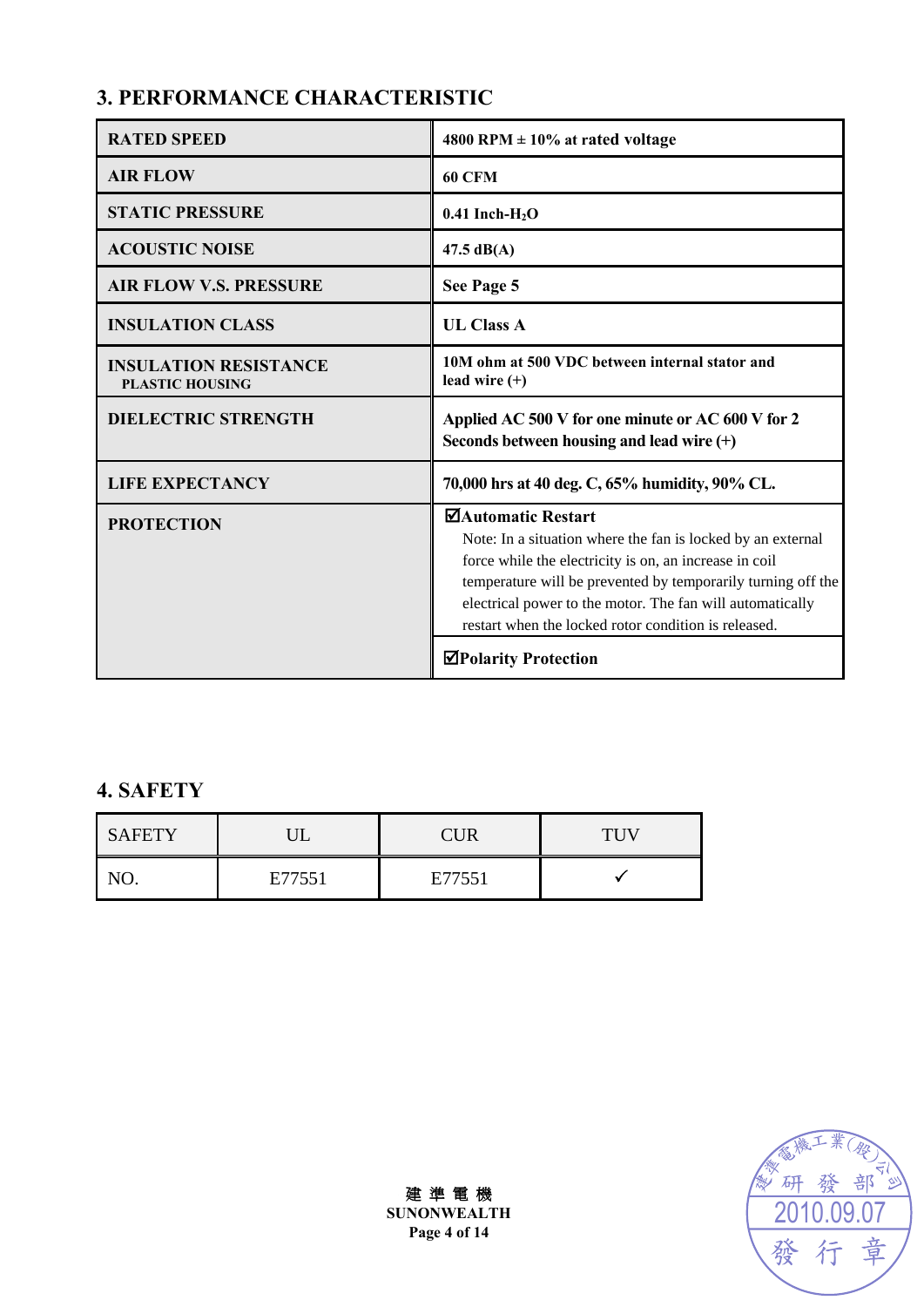## **MODEL : PE80252B1-000U-A99**

## **PERFORMANCE CURVES**

### **STATIC PRESSURE**



建 準 電 機 **SUNONWEALTH Page 5 of 14** 

2010.09.07

行

章

發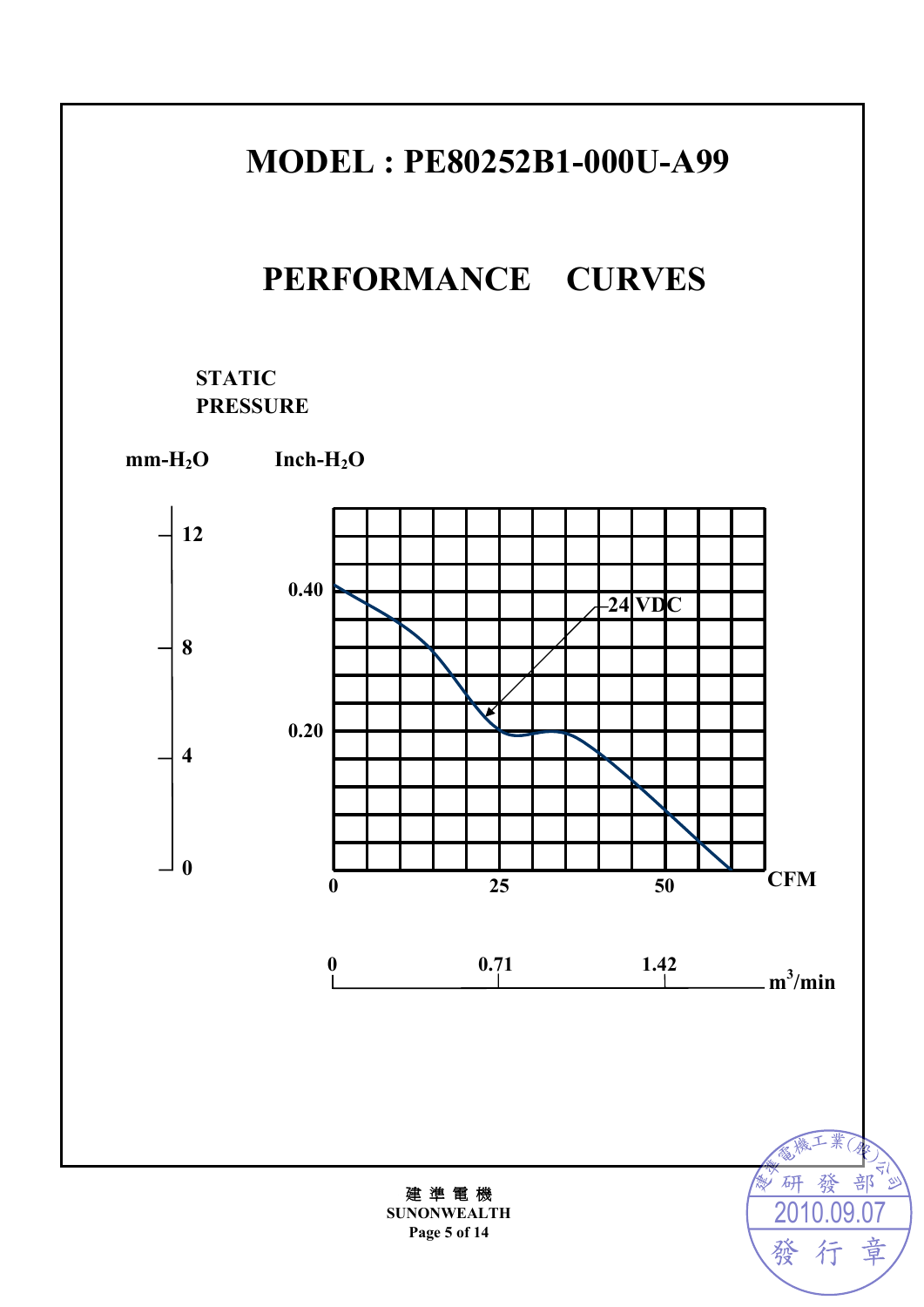



建 準 電 機 **SUNONWEALTH Page 6 of 14**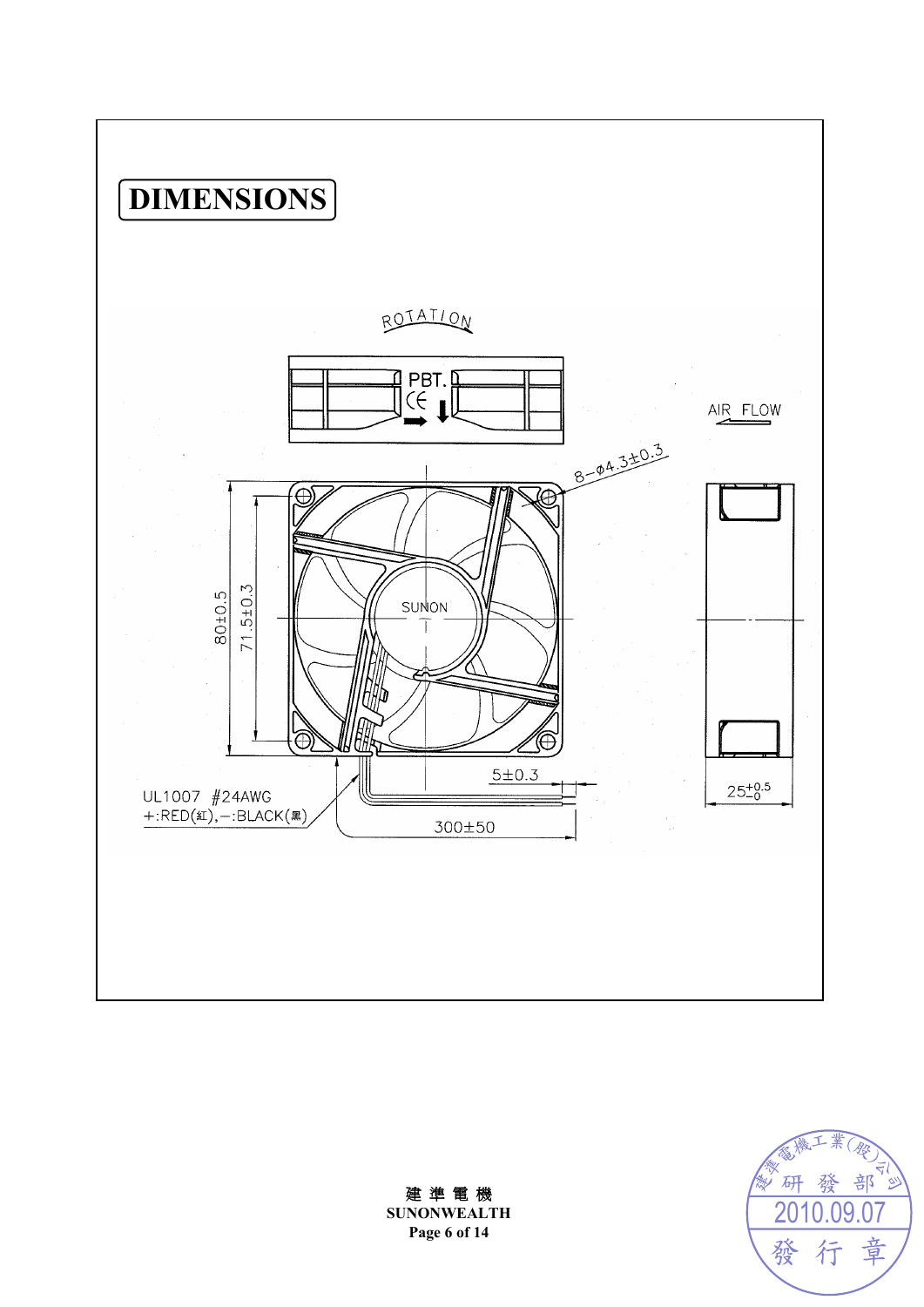



建 準 電 機 **SUNONWEALTH Page 7 of 14**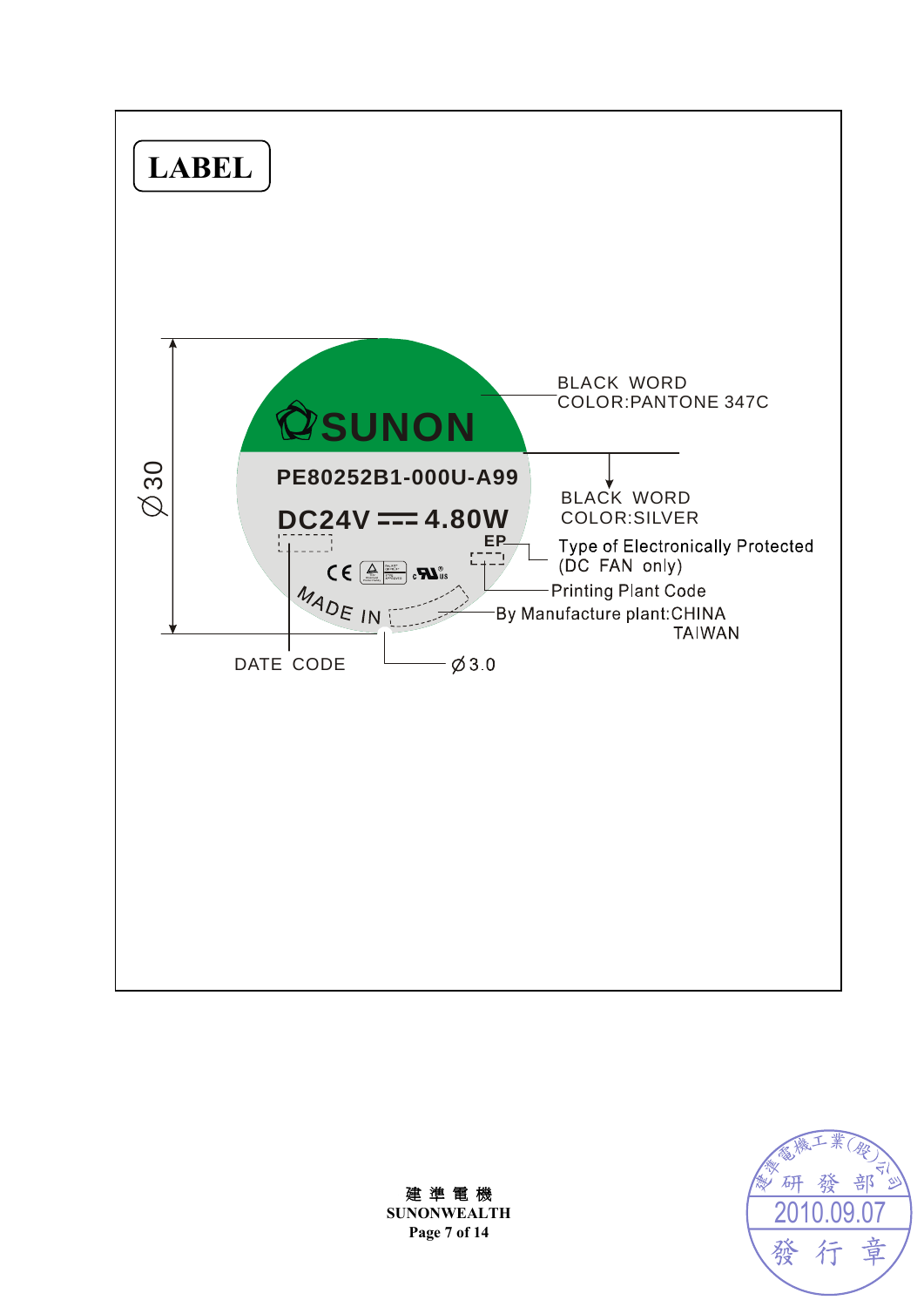### **III. OTHER SPECIFIED TESTING**

The following is a general description of certain tests that are performed on representative Sunon fans. Nothing in this document is intended to suggest that these tests are performed on every model of Sunon fan. Moreover, the descriptions that follow each test are meant only to provide a general explanation of each test. If you would like a more detailed explanation as to any test identified in this Section, Sunon can provide such an explanation upon request.

#### **1. DROP PROOF TEST**

Fans are packaged in a standard size shipping box and are dropped to the ground from certain heights and angles depending on the weight of the particular box.

#### **2. HUMIDITY PROOF TEST**

The fan is operated for 96 continuous hours in an environment with humidity of 90% to 95% RH at  $60^{\circ}$ C  $\pm$  2°C.

#### **3. VIBRATION PROOF TEST**

Vibration with an amplitude 2mm and a frequency of 5-55-5hz is applied in all 3 directions (X,Y,Z), in cycles of 1 hour each, for a total vibration time of 3hours.

#### **4. THERMAL CYCLING TEST**

The fan is operated in a testing chamber for 50 cycles. In each cycle, the temperature is gradually increased from -10°C to 70°C for 90 minutes, and subsequently operated at 70°C for 120 minutes. The temperature is then gradually decreased from 70°C to -10°C for 90 minutes, and subsequently operated at -10°C for 120 minutes.

#### **5. SHOCK PROOF TEST**

100G of force is applied in the 3 directions (X,Y, and Z) for 2 milliseconds each.

#### **6. LIFE EXPECTANCY**

The "Life Expectancy" of SUNON fans is determined in SUNON's reliability test laboratory by using temperature chambers. The "Life Expectancy" of this fan has not been evaluated for use in combination with any end application. Therefore, the Life Expectancy Test Reports (L10 and MTTF Report) that relate to this fan are only for reference.



建 準 電 機 **SUNONWEALTH Page 8 of 14**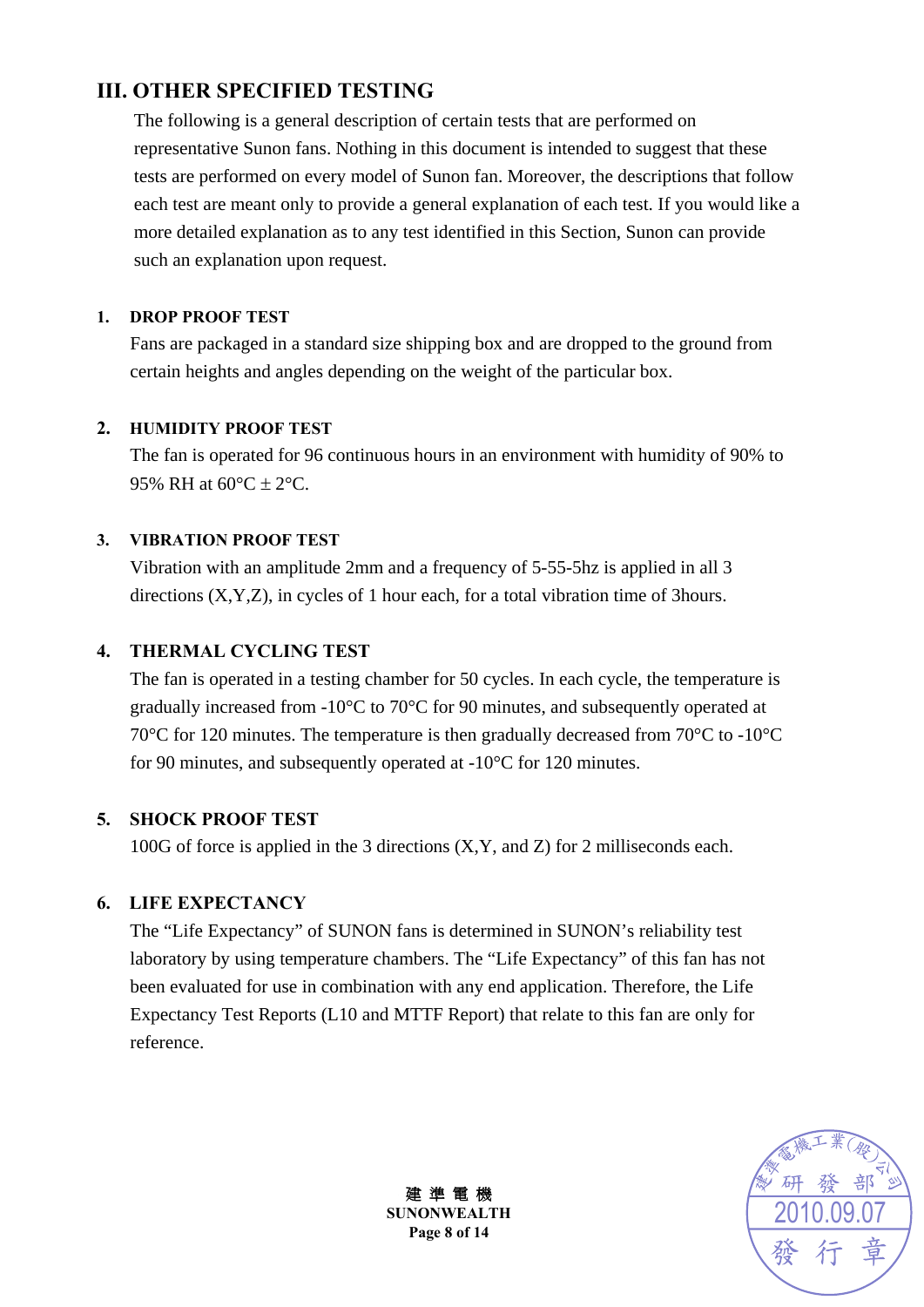### **IV. CHARACTERISTIC DEFINITION**

The following is a general description of certain tests that are performed on representative Sunon fans in order to determine the specifications of the fan**.** Nothing in this document is intended to suggest that these tests are performed on every model of Sunon fan. Moreover, the descriptions that follow each test are meant only to provide a general explanation of each test. If you would like a more detailed explanation as to any test identified in this Section, Sunon can provide such an explanation upon request.

#### **1. ACOUSTICAL NOISE**

Measured in a semi-anechoic chamber with background noise level below 15dB(A).



#### 1 METER FROM MICROPHONE TO FAN INTAKE

The fan is running in free air under shaft horizontal condition with the microphone at distance of one meter from the fan intake.

#### **2. INPUT POWER**

Measured after continuous 10 minute operation at rated voltage in clean air ( STATIC PRESSURE=0), and at ambient temperature of 25 degrees C under shaft horizontal condition.

#### **3. RATED CURRENT**

Measured after continuous 10 minute operation at rated voltage in clean air ( STATIC PRESSURE=0), and at ambient temperature of 25 degrees C under shaft horizontal condition.



建 準 電 機 **SUNONWEALTH Page 9 of 14**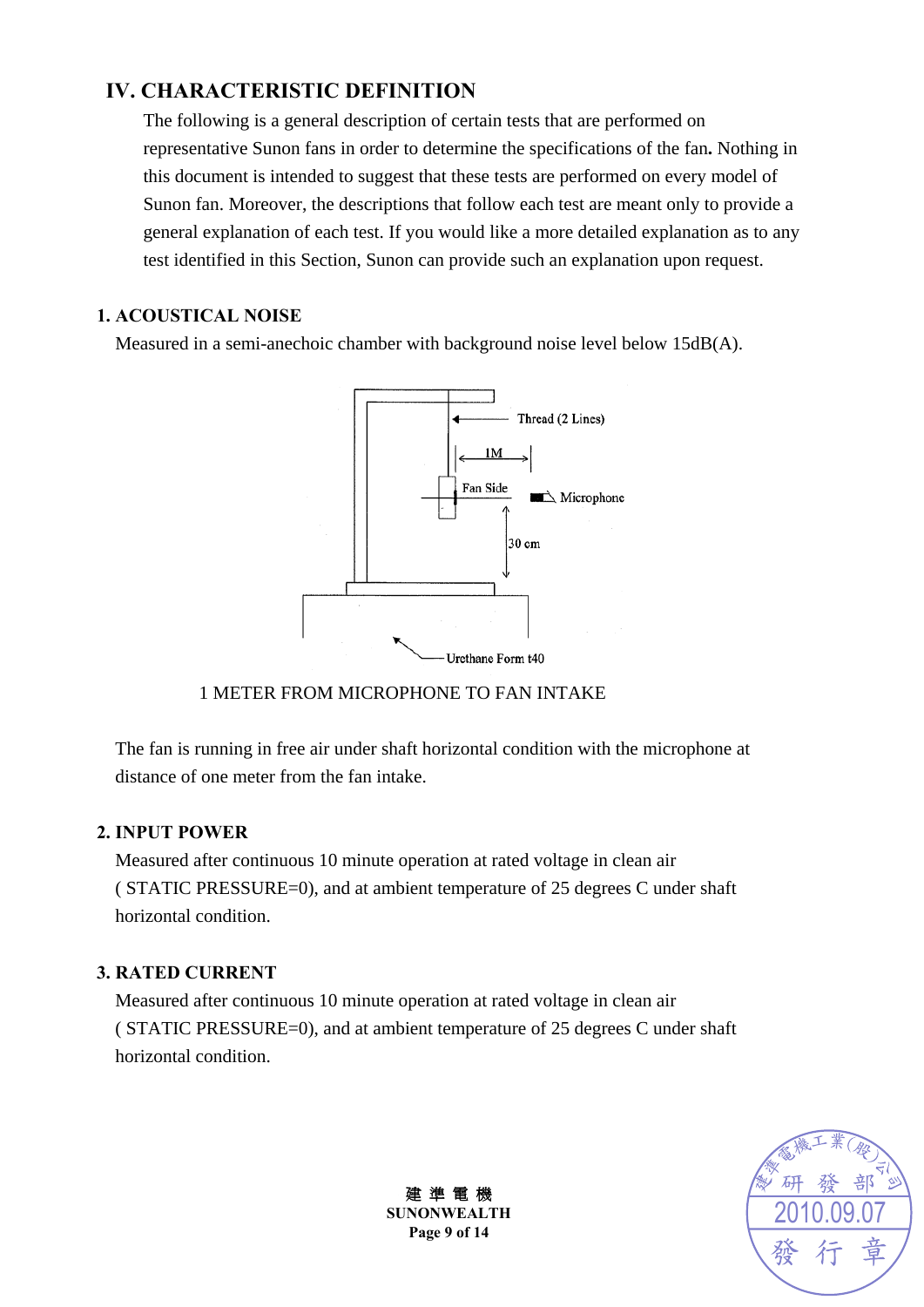#### **4. RATED SPEED**

Measured after continuous 10 minute operation at rated voltage in clean air ( STATIC PRESSURE=0), and at ambient temperature of 25 degrees C under shaft horizontal condition.

#### **5. STARTING VOLTAGE**

Measured the voltage which enables to start the fan in the clean air (static pressure  $= 0$ ) by switching on at the voltage under shaft horizontal condition. It is not at continuously increasing voltage adjustment.

#### **6. LOCKED ROTOR CURRENT**

Measured immediately after the fan blade is locked.

#### **7. AIR FLOW AND STATIC PRESSURE**

The performance specification of air flow and static pressure shown in this specification for approval is measured using the exhaust method. A double chamber is used in accordance with AMCA 210 standard or DIN 24163 specification . The values are recorded when the fan speed has stabilized at rated voltage.

#### **8. INSULATION RESISTANCE**

- 1. PLASTIC HOUSING:
	- (1) Measured between internal stator and lead wire(+).
	- (2) Measured between housing and lead wire $(+)$ .

#### 2. ALUMINIUM HOUSING:

Measured between internal stator and lead wire(+).

#### **9. DIELECTRIC STRENGTH**

Measure between housing and lead wire $(+)$ .



建 準 電 機 **SUNONWEALTH Page 10 of 14**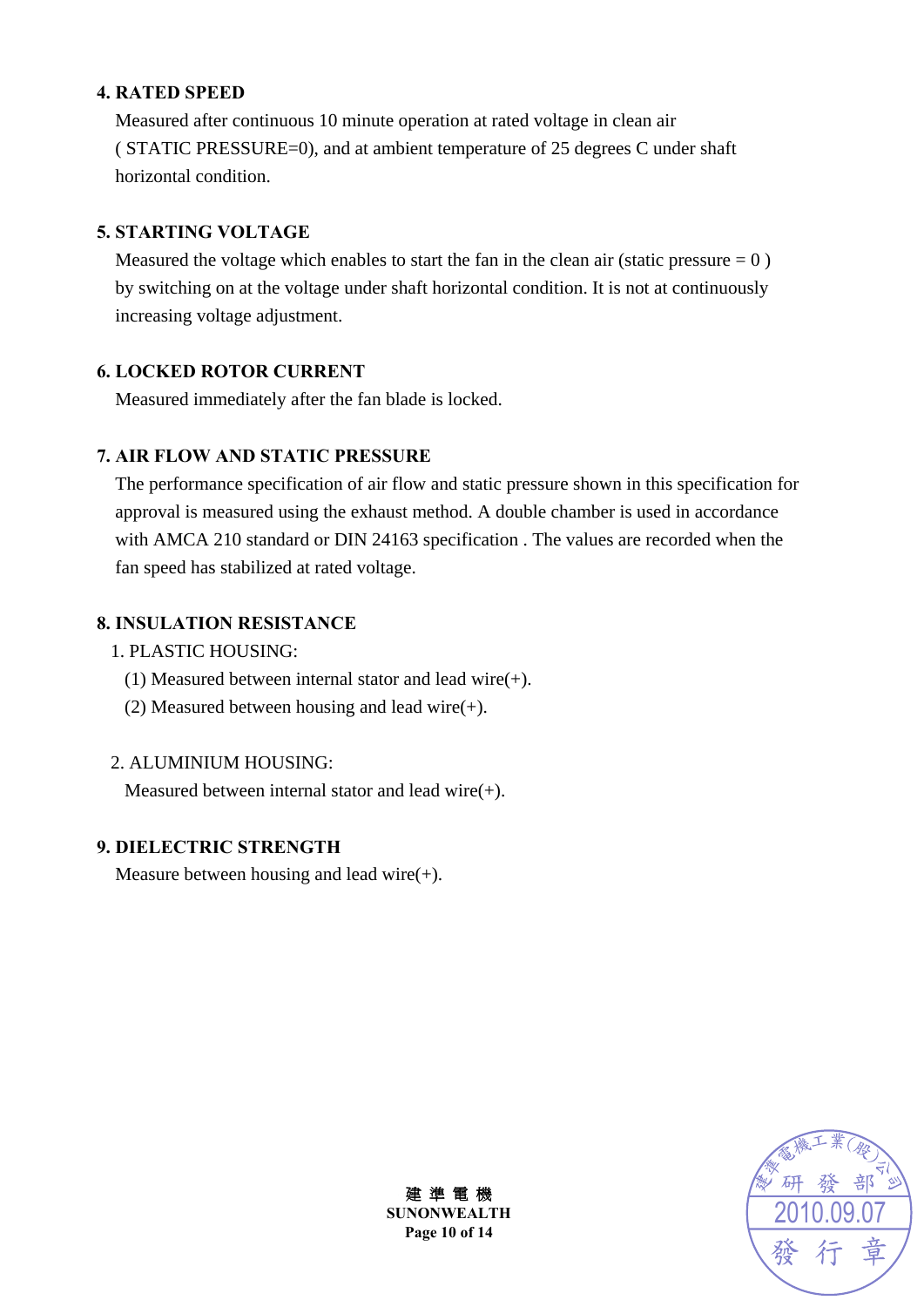## **V. NOTE**

### Ⅰ**.SAFETY**

- 1. DO NOT use or operate this fan in excess of the limitations set forth in this specification. SUNON is not be responsible for the non-performance of this fan and/or any damages resulting from its use, if it is not used or operated in accordance with the specifications.
- 2. SUNON recommends adding a protection circuit to the product or application in which this fan is installed, such as a thermo-fuse, or current-fuse or thermo-protector. The failure to use such a device may result in smoke, fire, electric shock by insulation degradation in cases of motor lead short circuit, overload, or over voltage, and/or other failure.
- 3. SUNON recommends installing a protection device to the product or application in which this fan is installed if there is a possibility of reverse-connection between VDC (+) and GND (-). The failure to install such a device may result in smoke, fire, and/or destruction, although these conditions may not manifest immediately.
- 4. This fan must be installed and used in compliance with all applicable safety standards and regulations.
- 5. Use proper care when handling and/or installing this fan. Improper handling or installation of this fan may cause damage that could result in unsafe conditions.
- 6. Use proper care during installation and/or wiring. Failure to use proper care may cause damage to certain components of the fan including, but not limited to, the coil and lead wires, which could result in smoke and/or fire.
- 7. DO NOT use power or ground PWM to control the fan speed. If the fan speed needs to be adjusted, please contact Sunon to customize the product design for your application.
- 8. For critical or extreme environments, including non stop operation, please contact Sunon and we will gladly provide assistance with your product selection to ensure an appropriate cooling product for your application.



建 準 電 機 **SUNONWEALTH Page 11 of 14**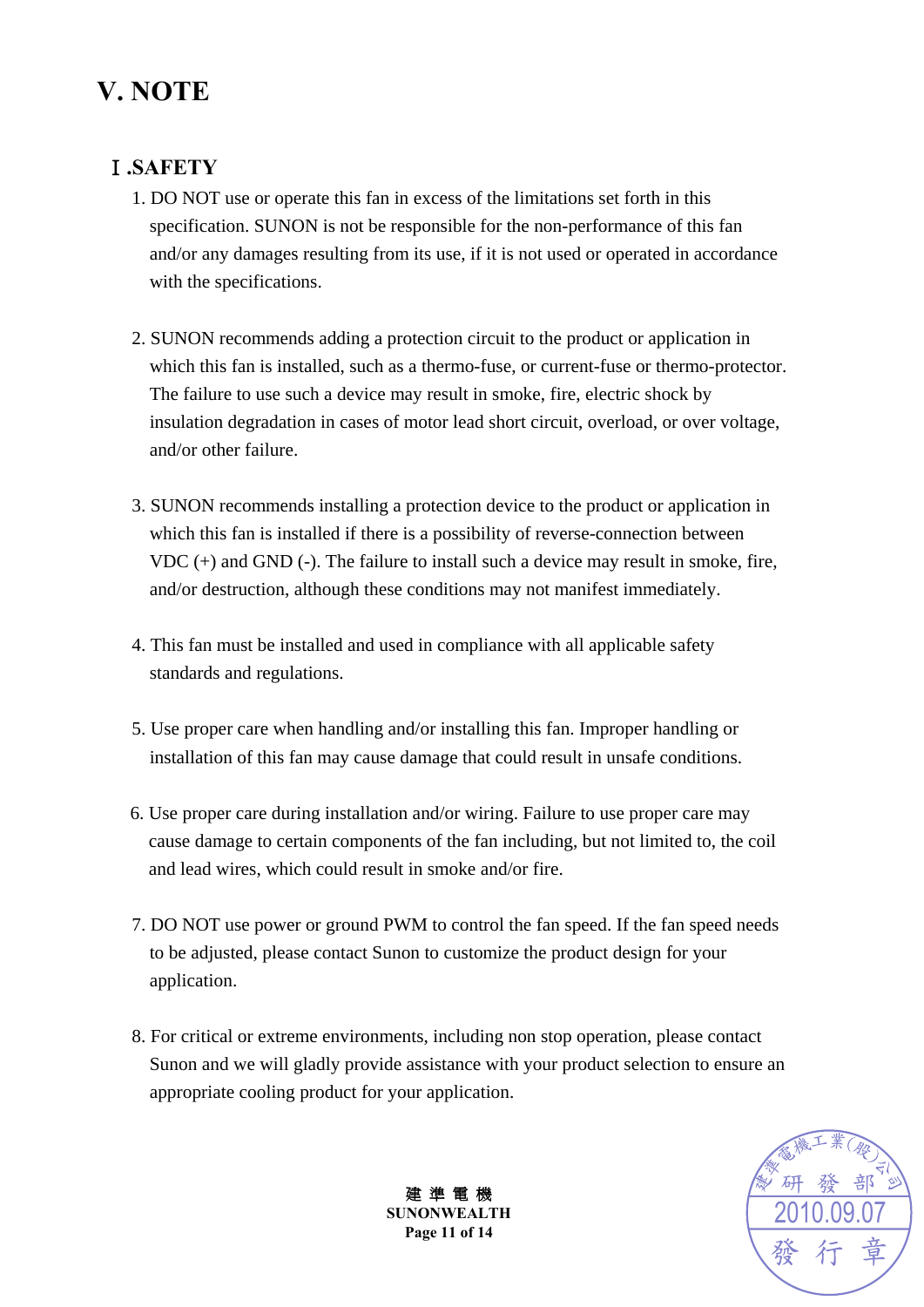### **II. SPECIFICATION MODIFICATION**

- 1. SUNON offers engineering assistance on fan installation and cooling system design.
- 2. All changes, modifications and/or revisions to the specifications, if any, are incorporated in the attached specifications.
- 3. No changes, modifications and/or revisions to these specifications are effective absent agreement, by both Sunon and the customer, in writing.
- 4. This fan will be shipped in accordance with the attached specification unless SUNON and the customer have agreed otherwise, in writing, as specficied in Paragraph 3, above.

### **III. OTHER**

- 1. When building your device, please examine thoroughly any variation of EMC, temperature rise, life data, quality, etc. of this product by shock/drop/vibration testing, etc. If there are any problems or accidents in connection with this product, it should be mutually discussed and examined.
- 2. Use proper care when handling this fan. Components such as fan holders or bearings may be damaged, if touched with fingers or other objects. Additionally, static electricity (ESD) may damage the internal circuits of the fan.
- 3. DO NOT operate this fan in proximity to hazardous materials such as organic silicon, cyanogens, formalin, phenol, or corrosive gas environments including, but not limited to,  $H_2S$ ,  $SO_2$ ,  $NO_2$ , or  $Cl_2$ .
- 4. SUNON recommends that you protect this fan from exposure to outside elements such as dust, condensation, humidity or insects. Exposure of this fan to outside elements such as dust, condensation, humidity or insects may affect its performance and may cause safety hazards. SUNON does not warrant against damage to the product caused by outside elements.
- 5. This fan must be installed properly and securely. Improper mounting may cause harsh resonance, vibration, and noise.



建 準 電 機 **SUNONWEALTH Page 12 of 14**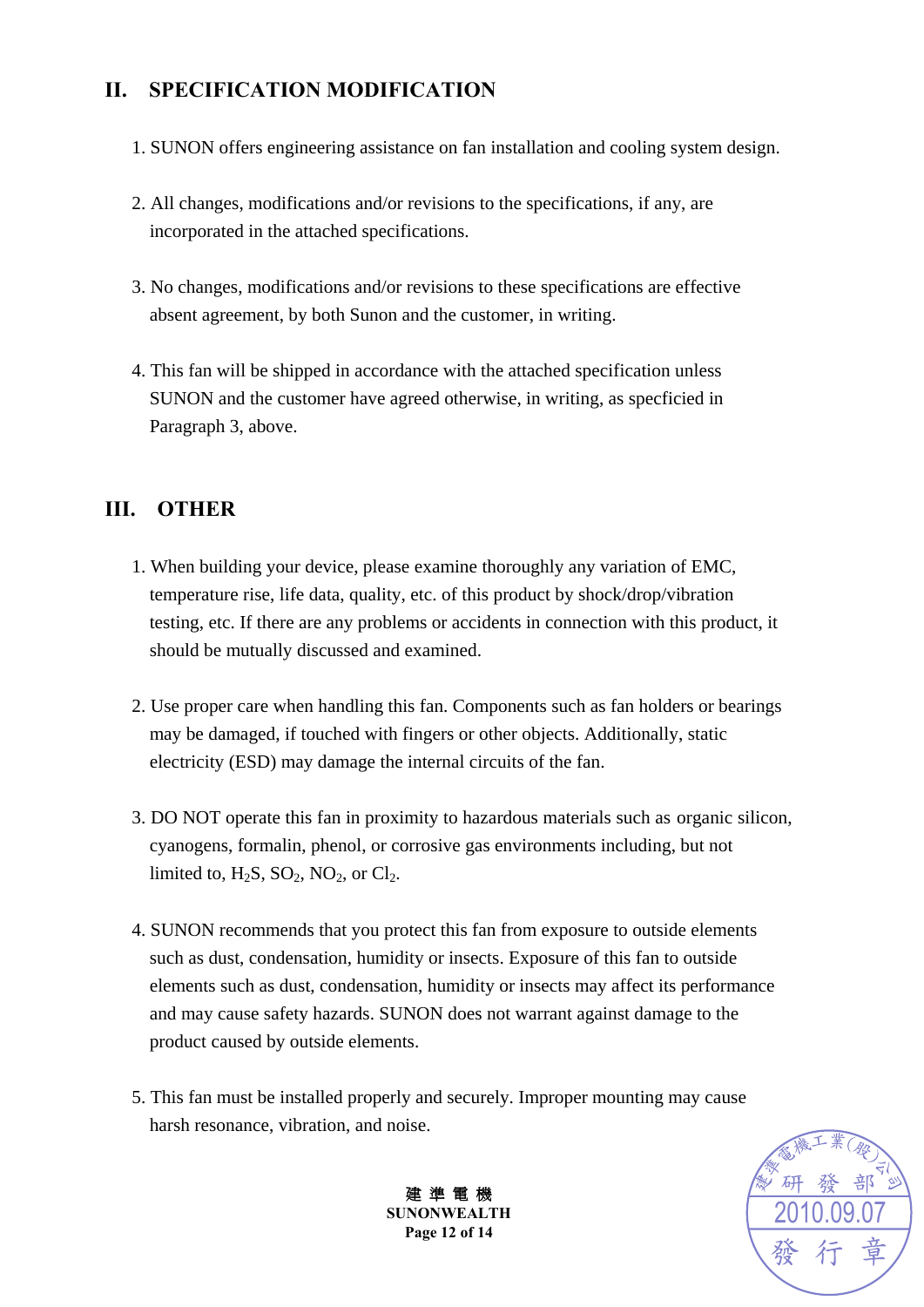- 6. Fan guards may prevent injury during handling or installation of the fan and are available for sale with this fan.
- 7. Unless otherwise noted, all testing of this fan is conducted at 25°C ambient temperature and sixty-five percent (65%) relative humidity.
- 8. DO NOT store this fan in an environment with high humidity. This fan must be stored in accordance with the attached specifications regarding storage temperature. If this fan is stored for more than 6 months, SUNON recommends functional testing before using.
- 9. SUNON reserves the right to use components from multiple sources at its discretion. The use of components from other sources will not affect the specfications as described herein.
- 10. The "Life Expectancy" of this fan has not been evaluated for use in combination with any end application. Therefore, the Life Expectancy Test Reports (L10 and MTTF Report) that relate to this fan are only for reference.

#### **VI. WARRANTY**

This fan is warranted against all defects which are proved to be fault in our workmanship and material for one year from the date of our delivery. The sole responsibility under the warranty shall be limited to the repair of the fan or the replacement thereof, at SUNON's sole discretion. SUNON will not be responsible for the failures of its fans due to improper handing, misuse or the failure to follow specifications or instructions for use. In the event of warranty claim, the customer shall immediately notify SUNON for verification. SUNON will not be responsible for any consequential damage to the customer's equipment as a result of any fans proven to be defective.



建 準 電 機 **SUNONWEALTH Page 13 of 14**